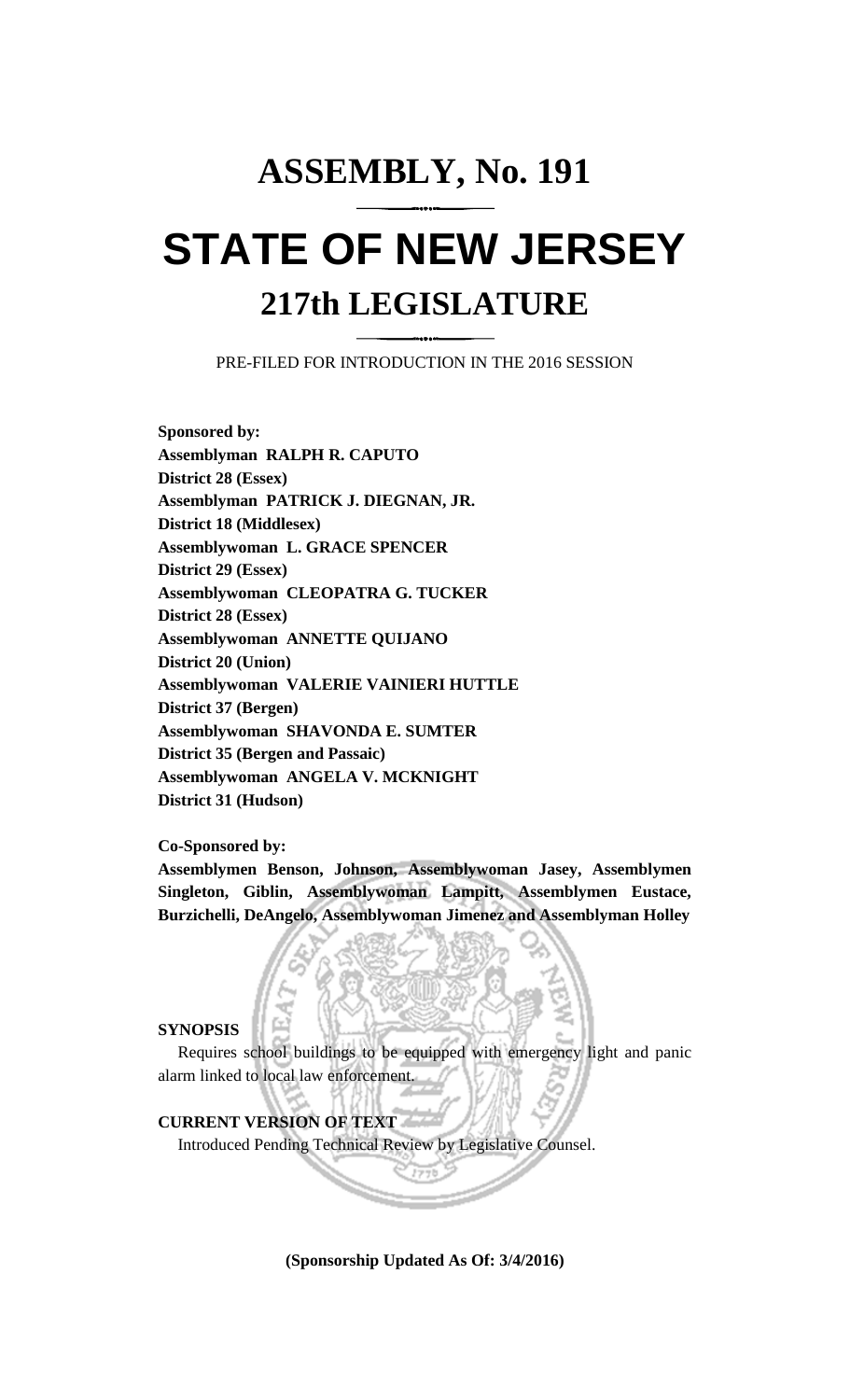#### **A191** CAPUTO, DIEGNAN

 $\mathcal{D}_{\mathcal{L}}$ 

 **AN ACT** concerning school security alarms and supplementing chapter 41 of Title 18A of the New Jersey Statutes.

 **BE IT ENACTED** *by the Senate and General Assembly of the State of New Jersey:*

1. a. As used in this section:

 "Emergency light" means a red light that is affixed to the exterior of a school building in a highly visible location above or near the front entrance or, in the case of a school building which is not clearly visible from the nearest public roadway, located on that public roadway.

 "Panic alarm" means a silent security system signal generated by the manual activation of a device intended to signal a life- threatening or emergency situation requiring a response from law enforcement.

 b. Each public elementary and secondary school building shall be equipped with at least one panic alarm for use in a school security emergency including, but not limited to, a non-fire evacuation, lockdown, or active shooter situation. The alarm shall be directly linked to local law enforcement authorities or, in the case of a school building located in a municipality in which there is no municipal police department, a location designated by the Superintendent of State Police, and shall immediately transmit a signal or message to such authorities upon activation. The alarm shall not be audible within the school building.

 c. Each public elementary and secondary school building shall be equipped with an emergency light that is linked to the school's panic alarm and which turns on when the panic alarm is activated. 

 2. Notwithstanding the provisions of subsection a. of section 14 of P.L.2000, c.72 (C.18A:7G-14) to the contrary, the proceeds of bonds authorized to be issued to fund the State share of the costs of SDA district school facilities projects or the State share of the costs of school facilities projects in all other districts, including county vocational school districts, shall be used to fund the full cost of the panic alarms and emergency lights required in public elementary and secondary school buildings in any district pursuant to section 1 of this act.

 3. This act shall take effect on the first day of the tenth month after enactment.

- 
- 
- 
- 

STATEMENT

 This bill requires that all public elementary and secondary schools be equipped with a panic alarm for use in a school security emergency